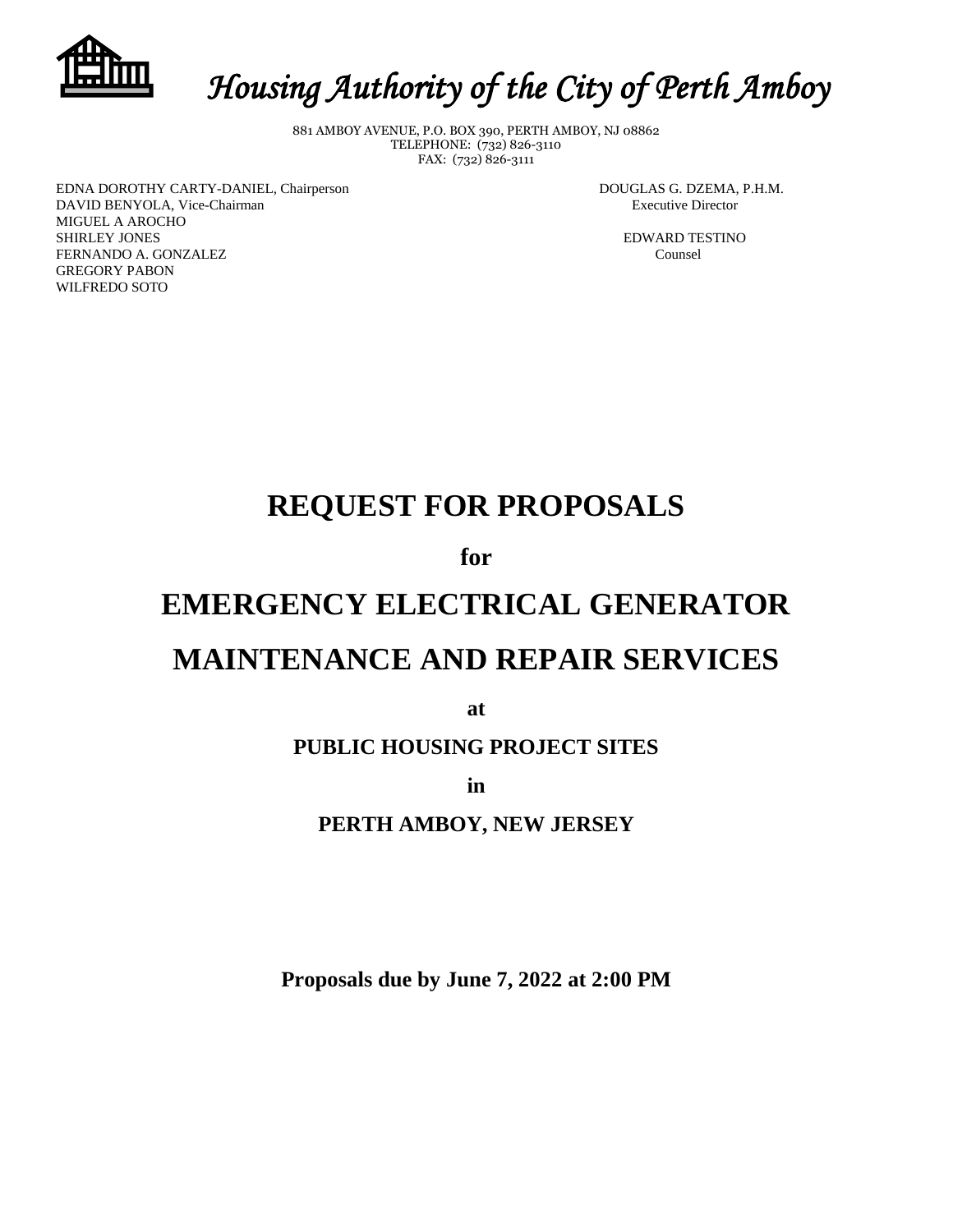# **CONTENTS**

# **Required Proposla Documents:**

| $10-11$   |
|-----------|
| $12 - 13$ |
| $14 - 15$ |
|           |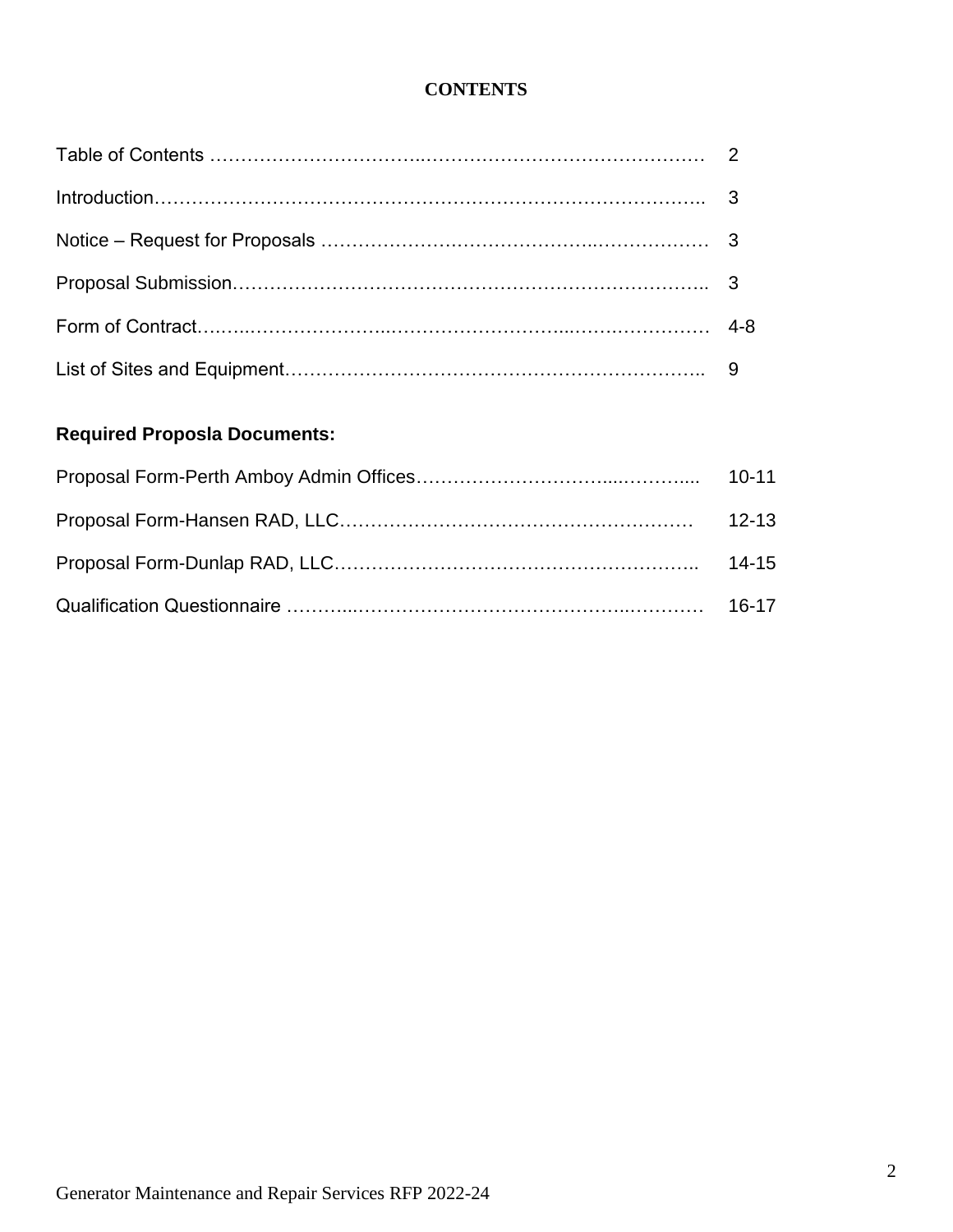# **Perth Amboy Housing Authority Request for Proposals Generator Maintenance and Repair**

**Introduction -** The Housing Authority of the City of Perth Amboy (Authority) will receive proposals for emergency electrical generator maintenance and repair services at its various public housing project sites in Perth Amboy, New Jersey. The sites, equipment and billing method are listed herein.

The contract shall be for a two-year term, renewable for two additional one-year periods or one additional twoyear period provided both parties are in agreement and all terms remain the same.

**Notice- Request for Proposals**-The following notice has been advertised in the Home News Tribune:

## **Public Notice-Request for Proposals**

The Housing Authority of the City of Perth Amboy (Authority) will receive proposals for emergency electrical generator maintenance and repair services at public housing project sites in Perth Amboy, New Jersey. The contract shall be for a two-year term, renewable for two additional one-year periods or one additional two-year period provided both parties are in agreement and all terms remain the same.

Proposals will be received until June 7, 2022 by 2:00 P.M. prevailing time, at the offices of the Authority, 881 Amboy Avenue, PO Box 390, Perth Amboy, NJ 08862.

The written Request for Proposals may be downloaded from the Authority's website, [www.PerthAmboyHA.org.](http://www.perthamboyha.org/) All contract requirements and requirements for the proposal are described in the Request for Proposals. The Authority invites the participation of Minority-Owned Business Enterprises in this solicitation and reserves the right to reject any or all offers or to waive any informalities in this solicitation.

# **Proposal Submission:**

- 1. Interested firms shall submit their proposal to the Perth Amboy Housing Authority, 881 Amboy Avenue, PO Box 390, Perth Amboy, NJ 08862 no later than 2PM prevailing time on Tuesday, June 7, 2022 by mail or email to csmolder@PerthAmboyHA.org.
- 2. Three separate Proposal Forms, Included herein.
- 3. Qualification Questionnaire
- 4. A Business Registration Certificate (to be submitted before award date).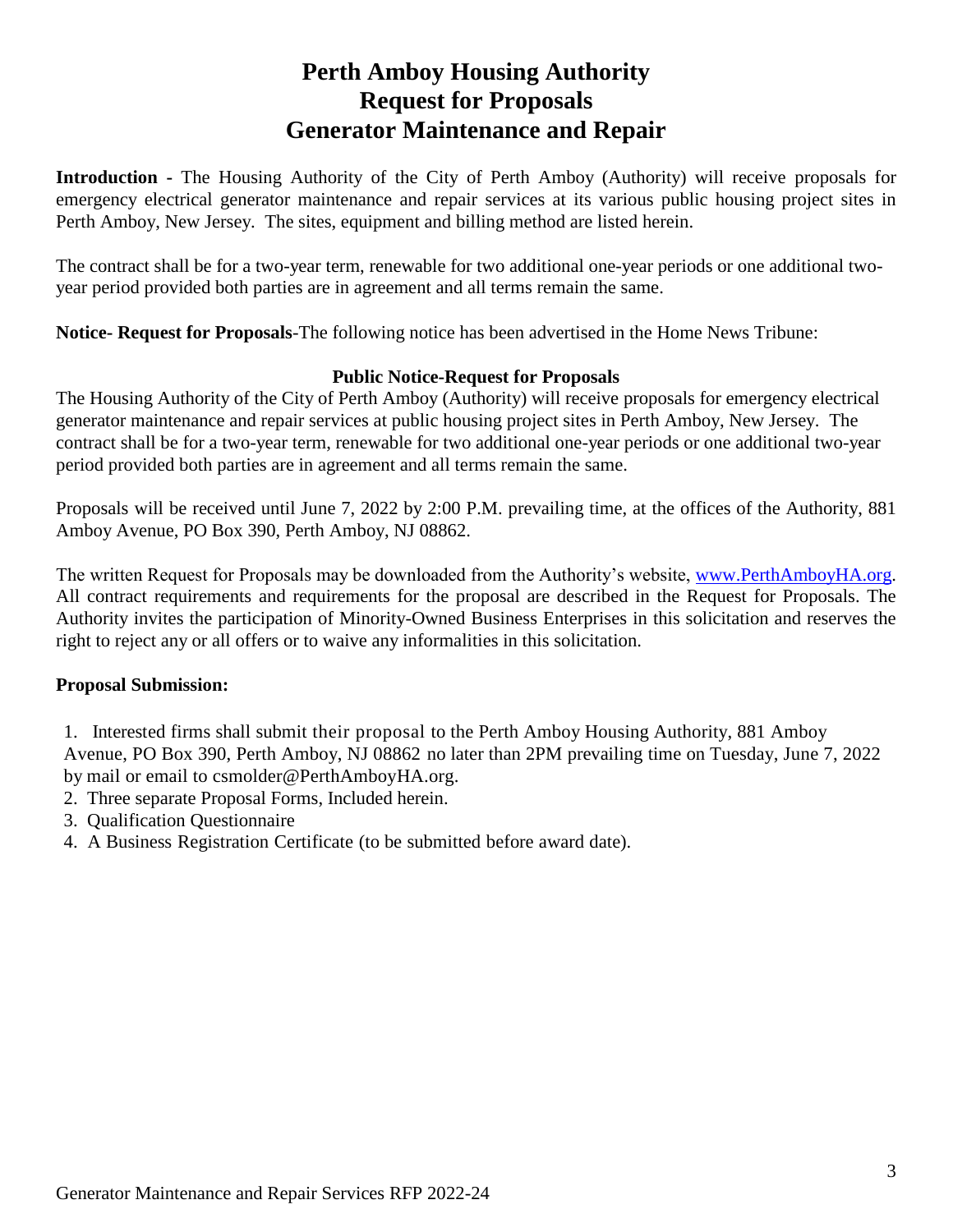### **Form of Contract (SAMPLY ONLY-DO NOT SUBMIT) for Emergency Electrical Generator Maintenance and Repair Services**

This  $\text{AGREEMENT}$  made this 1<sup>st</sup> day of July in the year 2022 by and between

## *(Name of Contractor) (Address)*

hereinafter called the "Contractor," and the

Housing Authority of the City of Perth Amboy 881 Amboy Avenue, P.O. Box 390, Perth Amboy, New Jersey 08862 and Dunlap RAD, LLC 881 Amboy Avenue, P.O. Box 390, Perth Amboy, New Jersey 08862 and Hansen RAD, LLC 881 Amboy Avenue, P.O. Box 390, Perth Amboy, New Jersey 08862

### *(One contract for each company above shall be executed)*

hereinafter called the "Authority".

**WITNESSETH** that the Contractor and the Authority for the consideration stated herein mutually agree as follows:

**Article 1. Statement of Services.** The Contractor shall furnish all labor materials, tools and equipment and shall perform and complete all work required for emergency electrical generator maintenance and repair services at public housing sites owned by the Authority in Perth Amboy, New Jersey.

a. Periodic maintenance: The Contractor shall perform periodic maintenance services on all generators as follows.

Annually: Test engine governor; adjust or repair as needed. Clean and inspect generator inside and out. Flush cooling system. Grease generator. Check battery. Check and test transfer switch. Inspect exhaust system. Check engine ignition system. Check fan belts. Check turbocharger. Test engine safety devices. Change fuel filters. Change engine oil and filter. Check gearbox oil.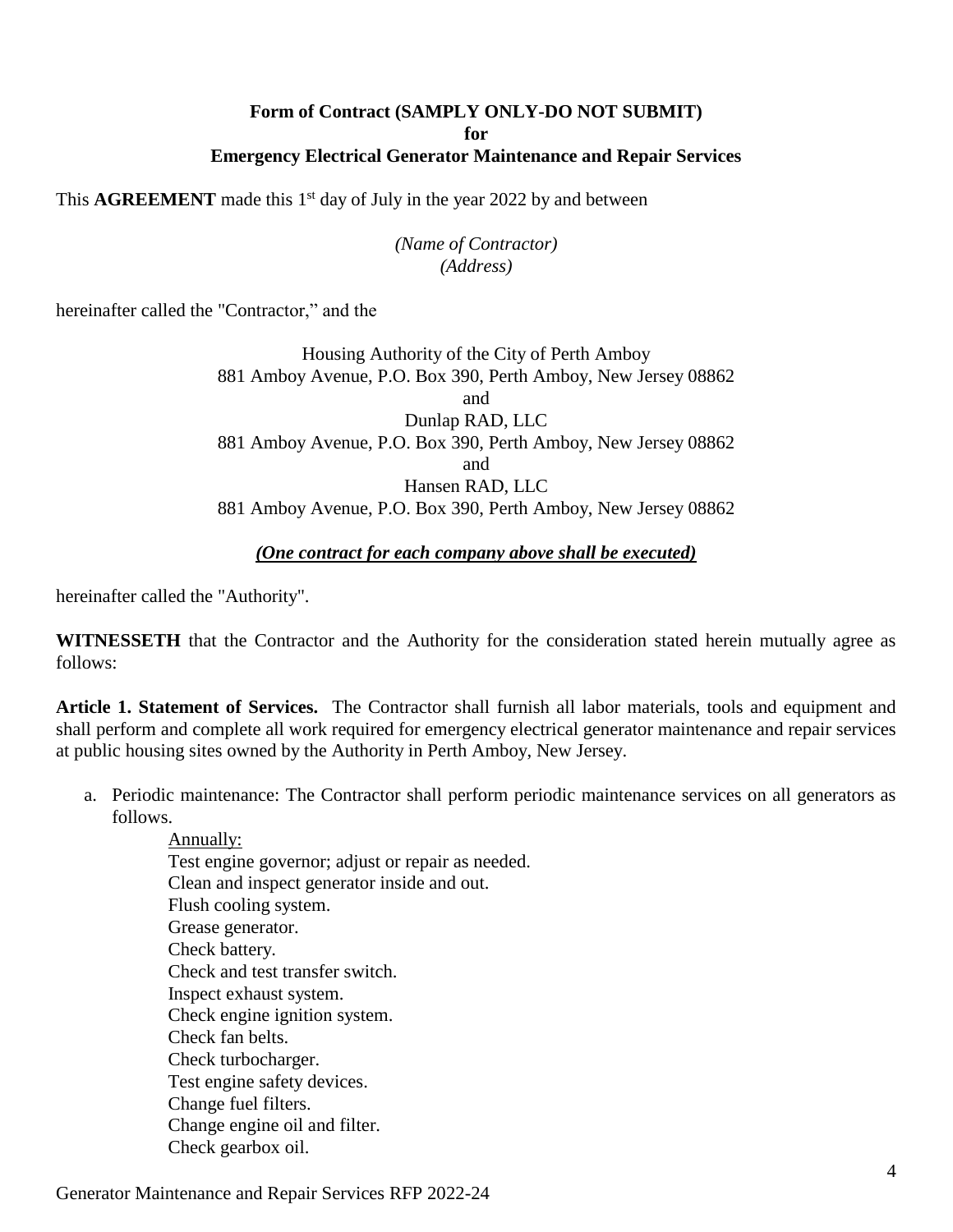Check and test transfer switch. Check and test remote enunciator panel: replace indicator lights as required.

Semi-annually: Test engine safety devices. Check and test transfer switch. Clean exterior surfaces of generator. Check fluid levels.

b. Repairs: The Contractor shall provide repair services for the generators and related equipment as needed during the term of the contract in accordance with the conditions set forth in Article 2 and Article 3 following.

**Article 2. Performance of Repair Work.** The Authority shall have the sole right and discretion to order work under his contract. The Authority reserves the right to award work of a similar nature, through other procurement methods, to other contractors.

Repairs shall be performed by the Contractor on an as-needed basis. The Authority makes no representation as to the amount of work that may be required during the contract period.

The Contractor shall notify the Authority of any needed repairs that may become apparent during the periodic maintenance.

The Authority shall notify the Contractor of all work to be performed by means of a written work order. The Contractor shall be entitled to a minimum payment of two (2) hours labor charges for each completed work order. Labor charges shall be calculated based upon actual time spent at the housing project work site. No charges shall be made for travel or shop time. Fractions of hours shall be rounded up to the next hour.

Typically, work shall be performed during the Authority's standard business hours. However, the Contractor shall be available to respond to emergency work order requests during non-business hours.

The Contractor may perform or complete non-emergency work orders outside of standard business hours for the Contractor's convenience only if the Authority grants prior permission. For work performed under such circumstance, the Contractor will be compensated at the standard labor rates stated in Article 5 below.

The Contractor shall respond to an emergency work order within twenty-four (24) hours of the receipt of written notification and shall respond to a non-emergency work order within seventy-two (72) hours of written notification.

The Contractor shall be equipped to perform the work with all tools and equipment ordinarily and incidentally used in the performance of repairs of electrical generators and related equipment. If specialized equipment is required to perform a work order, the Contractor shall so notify the Authority. The Contractor shall obtain the Authority's approval for the use and applicable charges for such equipment prior to the Contractor's commencement of the work order or the Contractor's procurement of equipment.

The Authority, at its discretion, may request an estimate from the Contractor of the labor and materials required to perform a work order. Estimates shall be provided at no cost to the Authority.

Upon completion of each work order, the Contractor shall present the completed written work order, indicating the actual time spent and materials used, to a designated representative of the Authority.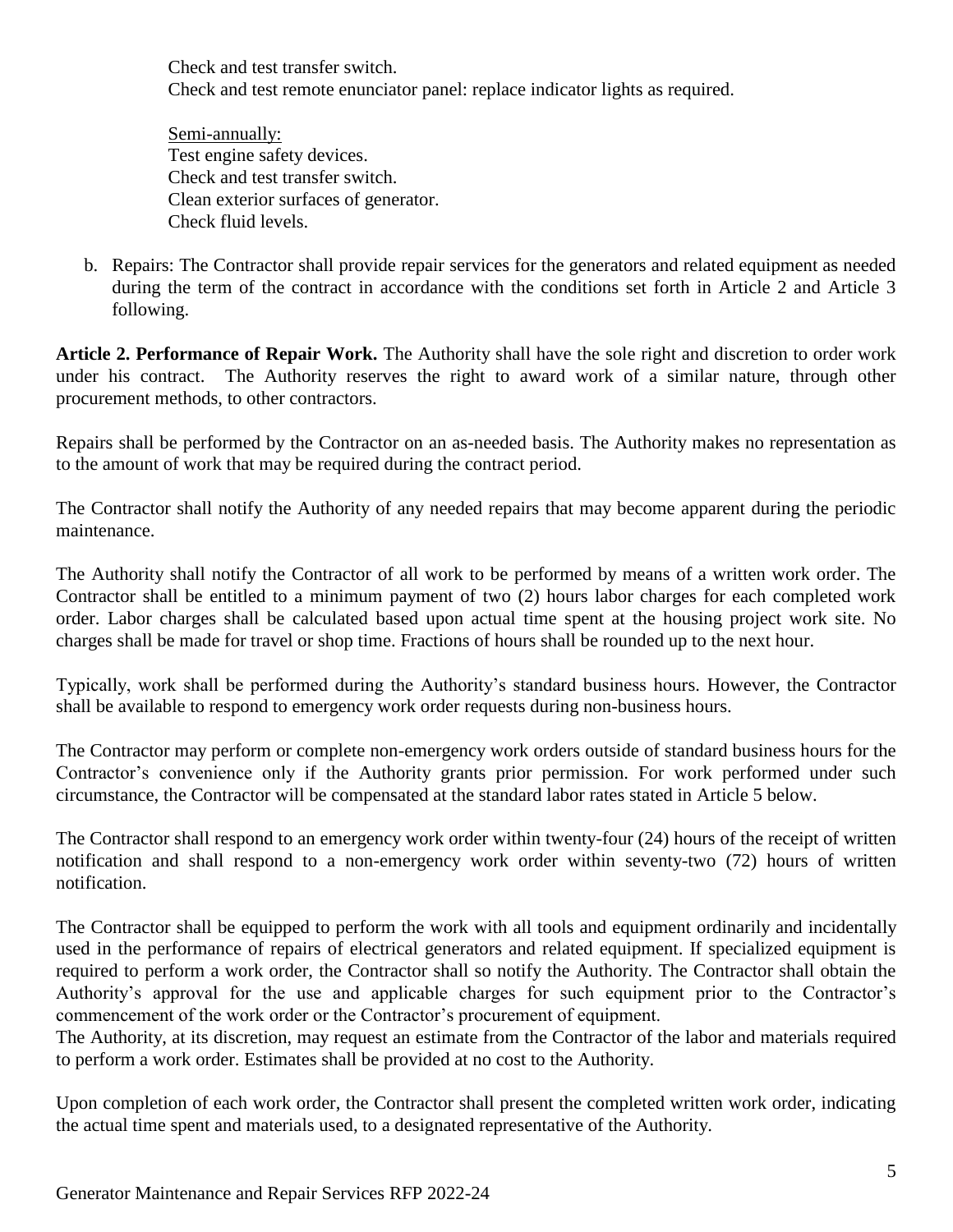**Article 3. Work Requirements and Contractor's Responsibility.** The Contractor shall be responsible for furnishing all materials, equipment, labor and transportation necessary to perform the inspection maintenance and repair services.

All work shall be performed in accordance with federal, State, County and local statutes, regulations and codes presently established or as may be established during the term of this contract. If the Contractor performs any work contrary to any federal, State, County or local statute, ordinance, regulation or code, he shall assume full responsibility and shall bear any and all costs attributable thereto.

The Contractor shall be responsible to apply for and secure any and all permits required by governing authorities to perform the work.

All workers employed by the Contractor to perform electrical work must work under the direct supervision of a licensed electrician.

The Contractor shall be responsible for all materials delivered and work performed until completion and acceptance of each work order.

The Contractor shall not sub-contract any work under this contract without express prior written approval of the Authority.

The Contractor shall at all times keep the work area orderly and free from accumulations of waste materials. After completing each work order, the Contractor shall remove all equipment materials and tools that are not the property of the Authority and leave the work area in a neat, clean and orderly condition.

The Contractor shall be responsible for all damages to persons or property that occur as a result of the Contractor's fault or negligence, and shall take all necessary health and safety precautions to protect the work, the workers, the public, and the property of others. The Contractor shall hold and save the Authority, its officers and agents, free and harmless from liability of any nature occasioned by the Contractor's performance.

# **Article 4. Payments and Labor Rates for Repair Services.**

# Maintenance

The Authority shall pay the Contractor for the specified periodic maintenance services at all sites an annual fixed price of \_\_\_\_\_\_\_\_\_\_\_\_\_\_\_\_\_\_\_\_\_\_\_\_dollars (\$\_\_\_\_\_\_\_\_\_\_.00).

The Authority shall pay the Contractor for repair work at the rates shown below. The rates shall be inclusive of all costs for labor, tools and equipment.

# Standard Labor Rate for Repairs Services

The Authority shall pay the Contractor for work performed during the Authority's business hours, Monday to Friday, 7:00 a.m. to 4:30 p.m., exclusive of holidays, at the following rates.

Repair Technician: \_\_\_\_\_\_\_\_\_\_\_ dollars and \_\_\_\_\_\_ cents (\$\_\_\_\_\_.) per hour.

The Authority shall pay the Contractor for work performed at all other times at the following rates, unless work is performed at such times for the Contractor's convenience.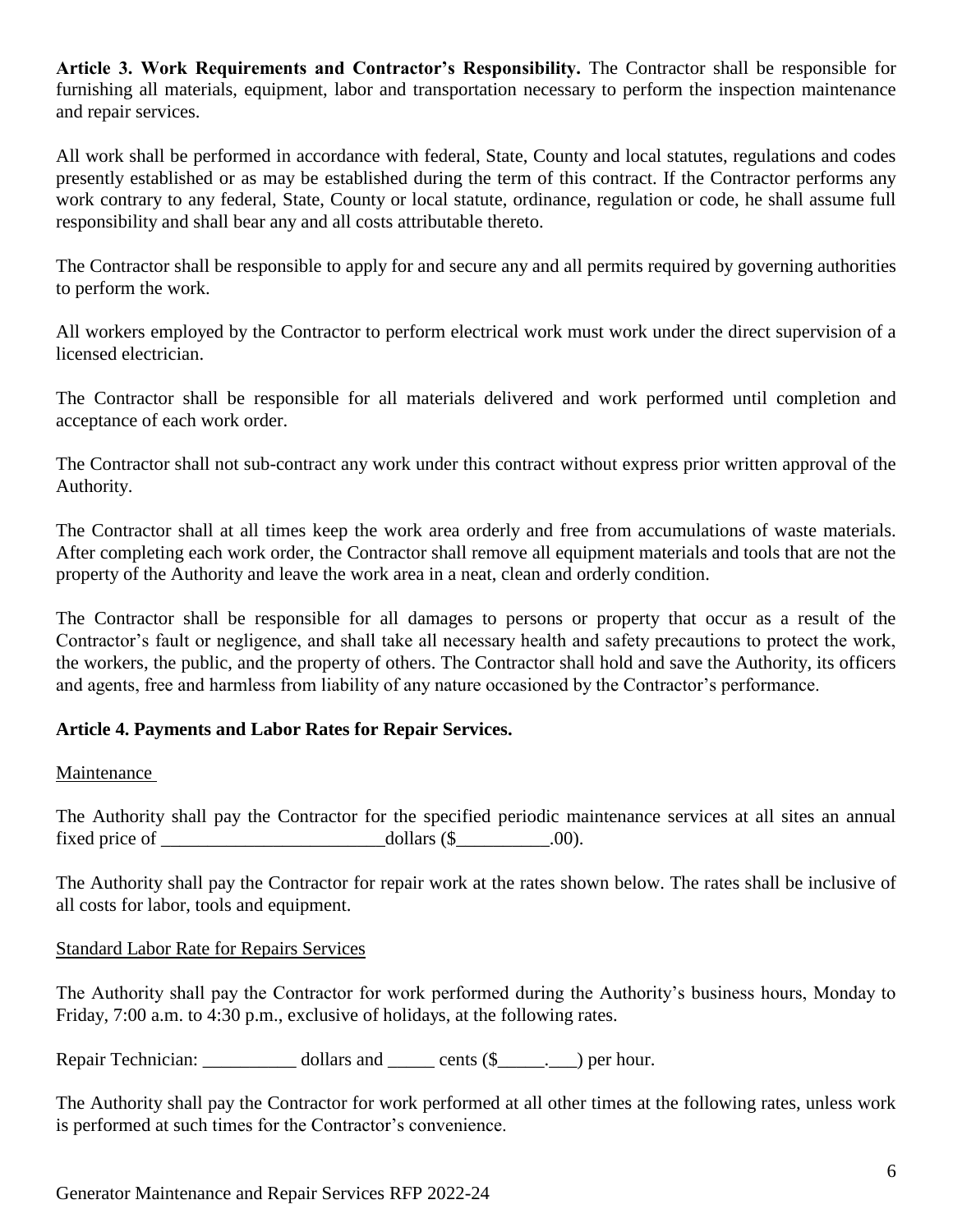Premium Labor Rate for Repair Services:

Repair Technician: dollars and cents (\$  $\Box$ ) per hour.

# Reimbursement for Parts and Material Costs

The Housing Authority shall reimburse the contractor for the actual cost of all parts and materials installed, plus a mark up of ten percent (10%).

# Payment Procedure

The Housing Authority shall make payments upon the completion of work by the Contractor, including the provision of certificates of compliance, and the presentation of an invoice. Invoices for repairs must be accompanied by a completed work order signed by a representative of the Authority. Invoices including reimbursement for parts and materials must be accompanied by paid receipts. Payment shall be due within 30 days of receipt of the invoice by the Housing Authority.

**Article 5. Term of Contract.** This contract shall extend for a period of two years, July 1, 2018 through June 30, 2020. The contract shall be renewable two one additional one-year periods or one additional two-year period at the sole option of the Authority at the same price and rates stated in Article 4.

**Article 6. Insurance.** Before performing any work, the Contractor shall furnish the Authority with certificates of insurance showing the following insurance is in force and will insure all operations under the Contract:

- 1. Workers' Compensation, in accordance with New Jersey Workers' Compensation laws.
- 2. Commercial General Liability with a combined single limit for bodily injury and property damage of not less than \$1,000,000.00 per occurrence to protect the Contractor and the Authority against claims for bodily injury or death and damage to the property of others. This shall cover the use of all equipment, hoists, and vehicles on the site(s) not covered by Automobile Liability under (3) below. If the Contractor has a "claims-made" policy, then the following additional requirements apply: the policy must provide a "retroactive date" which must be on or before the execution date of the Contract, and the extended reporting period may not be less than five years following the completion date of the Contract.
- 3. Automobile Liability on owned on owned and non-owned motor vehicles used on the site(s) or in connection therewith for a combined single limit for bodily injury and property damage of not less than \$500,000.000 per occurrence.

All Insurance shall be carried with companies which are financially responsible and admitted to do business in the State of New Jersey. If any such insurance is due to expire during the construction period, the Contractor shall not permit the coverage to lapse and shall furnish evidence of coverage to the Authority. All certificates of insurance, as evidence of coverage, shall provide that no coverage maybe canceled or non-renewed by the insurance company until at least 30 days prior written notice has been given to the Housing Authority.

**Article 7. New Jersey Business Registration Requirements.** The contractor shall provide to the Authority proof of the contractor's business registration with the New Jersey Division of Taxation before contract award.

The contractor shall provide written notice to its subcontractors and suppliers of the responsibility to submit proof of business registration to the contractor. The requirement of proof of business registration extends down through all levels (tiers) of the project.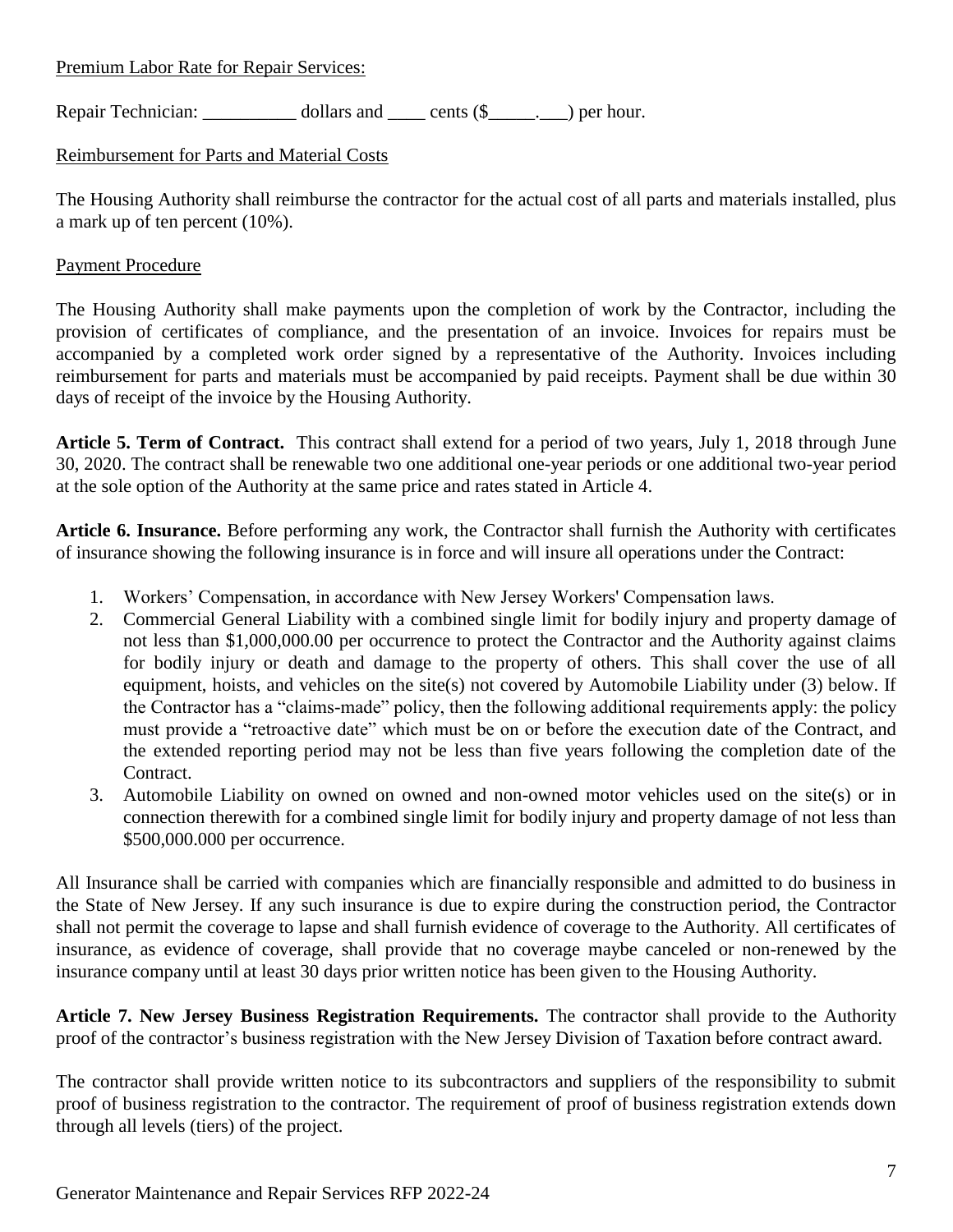Before final payment on the contract is made by the Authority, the contractor shall submit an accurate list and the proof of business registration of each subcontractor or supplier used in the fulfillment of the contract, or shall attest that no subcontractors were used.

For the term of this Agreement, the contractor and each of its affiliates and a subcontractor and each of its affiliates [N.J.S.A.  $52:32-49(g)(3)$ ] shall collect and remit to the Director, New Jersey Division of Taxation, the use tax pursuant to the Sales and Use Tax Act on all sales of tangible personal property delivered into this State, regardless of whether the tangible personal property is intended for a contract with a contracting agency.

A business organization that fails to provide a copy of a business registration as required pursuant to section 1 of P.L. 2001, c.34 (C.52:32-44 et al.) or subsection e. or f. of section 92 of P.L. 1977, c.110 (C.5:12-92), or that provides false business registration under the requirements of either of those sections, shall be liable for a penalty of \$25 for each day of violation, not to exceed \$50,000 for each business registration copy not properly provided under a contract with a contracting agency.

**Article 8. Contract Documents.** Contract Documents shall consist of the following component parts:

- 1. This instrument;
- 2. Appendix A List of Sites and Equipment;
- 3. Request for Proposals dated June 7, 2022;
- 4. Proposal submitted by the Contractor dated June 7, 2022;
- 5. Addenda (if any).

This instrument together with the document enumerated in this Article form the Contract, and they are fully a part of the Contract as if hereto attached or herein repeated. In the event that any provision in one of the component parts of the Contract conflicts with any provision of any other component part, the provision in the component part first enumerated in this Article 8 shall govern, except as otherwise specifically stated.

**IN WITNESS WHEREOF,** the parties hereto have caused this instrument to be executed the date and year first above written.

In the presence of:

\_\_\_\_\_\_\_\_\_\_\_\_\_\_\_\_\_\_\_\_\_\_\_\_\_\_\_\_\_\_\_\_\_ by\_\_\_\_\_\_\_\_\_\_\_\_\_\_\_\_\_\_\_\_\_\_\_\_\_\_\_\_\_\_\_ *Name*

> *Title Company*

In the presence of:

\_\_\_\_\_\_\_\_\_\_\_\_\_\_\_\_\_\_\_\_\_\_\_\_\_\_\_\_\_\_\_\_\_\_ by\_\_\_\_\_\_\_\_\_\_\_\_\_\_\_\_\_\_\_\_\_\_\_\_\_\_\_\_\_\_\_

Douglas G. Dzema, PHM Executive Director Housing Authority of the City of Perth Amboy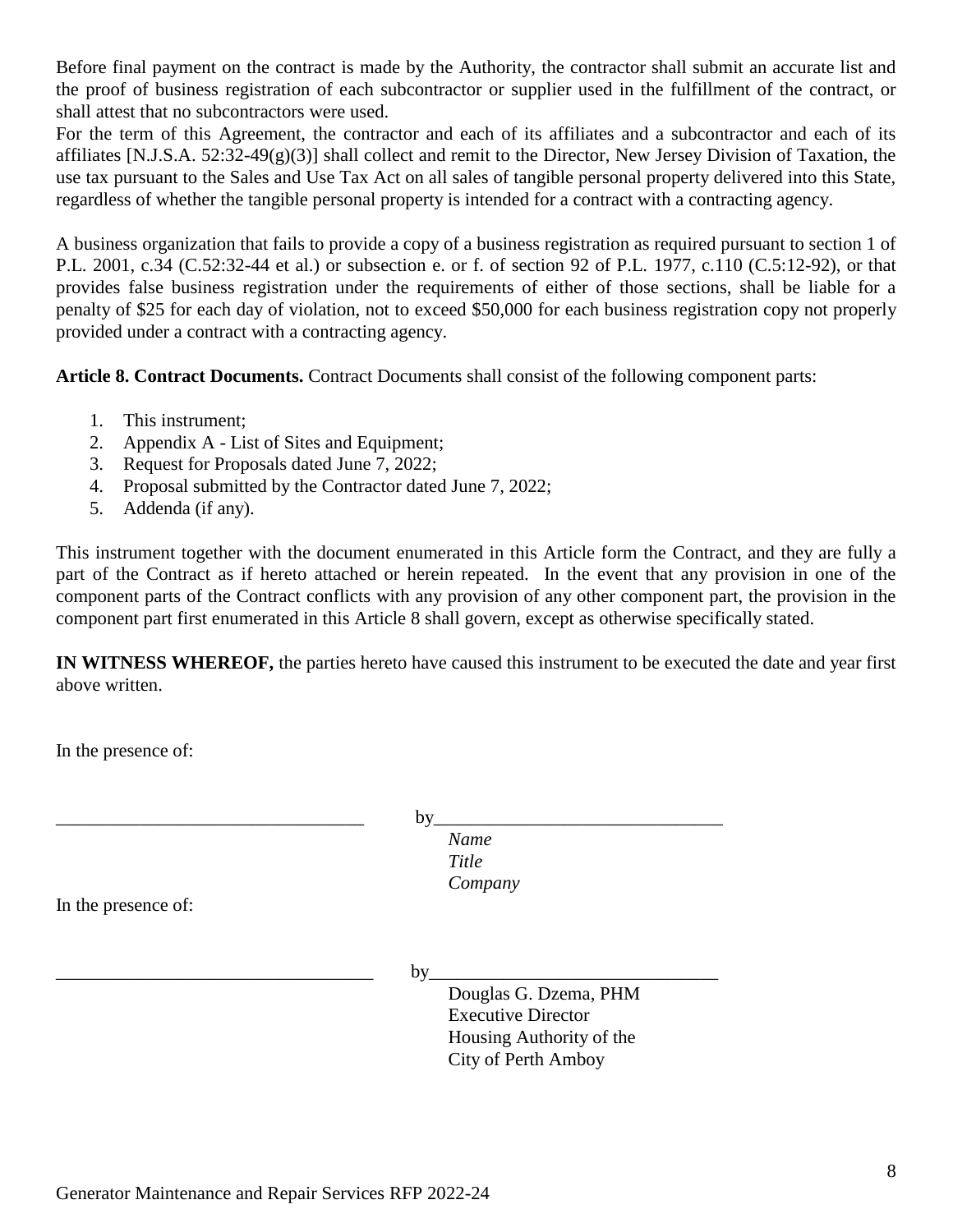# **Appendix A List of Sites, Equipment and Billing Information**

Richard F. Stack Apartments, 333 Rector Street Generator Manufacturer: Generac Model: QT 10068GNA KW: 100 Amps:200 Fuel: Nat. Gas 6.8L Transfer Switches: 2 Location: Exterior, pad mount

Wesley T. Hansen Apartments, 415 Fayette Street Generator Manufacturer: Generac Model: QT100 KW: 100 Amps: 400 Fuel: Natural Gas 6.8L Transfer Switches: 1 Location: Exterior pad mount

*Stack and Hansen Apartments shall be billed to:*

*Hansen RAD, LLC 881 Amboy Ave., PO Box 390 Perth Amboy, NJ 08862*

Management Offices Generator Manufacturer: Kohler Model: 80ERESD KW: 80 Amps: 400 Fuel: Natural Gas 6.8L Transfer Switches: 1 Location: Exterior pad mount

# *The Management Offices shall be billed to:*

*Perth Amboy Housing Authority 881 Amboy Ave., PO Box 390 Perth Amboy, NJ 08862*

Lautenberg Center; Otlowski Gardens Generator Manufacturer: Generac Model: QT100 KW: 100 Amps: 400 Fuel: Natural Gas 6.8L Transfer Switches: 1 Location: Exterior pad mount

*Lautenberg Center shall be billed to:*

*Dunlap RAD, LLC 881 Amboy Ave., PO Box 390 Perth Amboy, NJ 08862*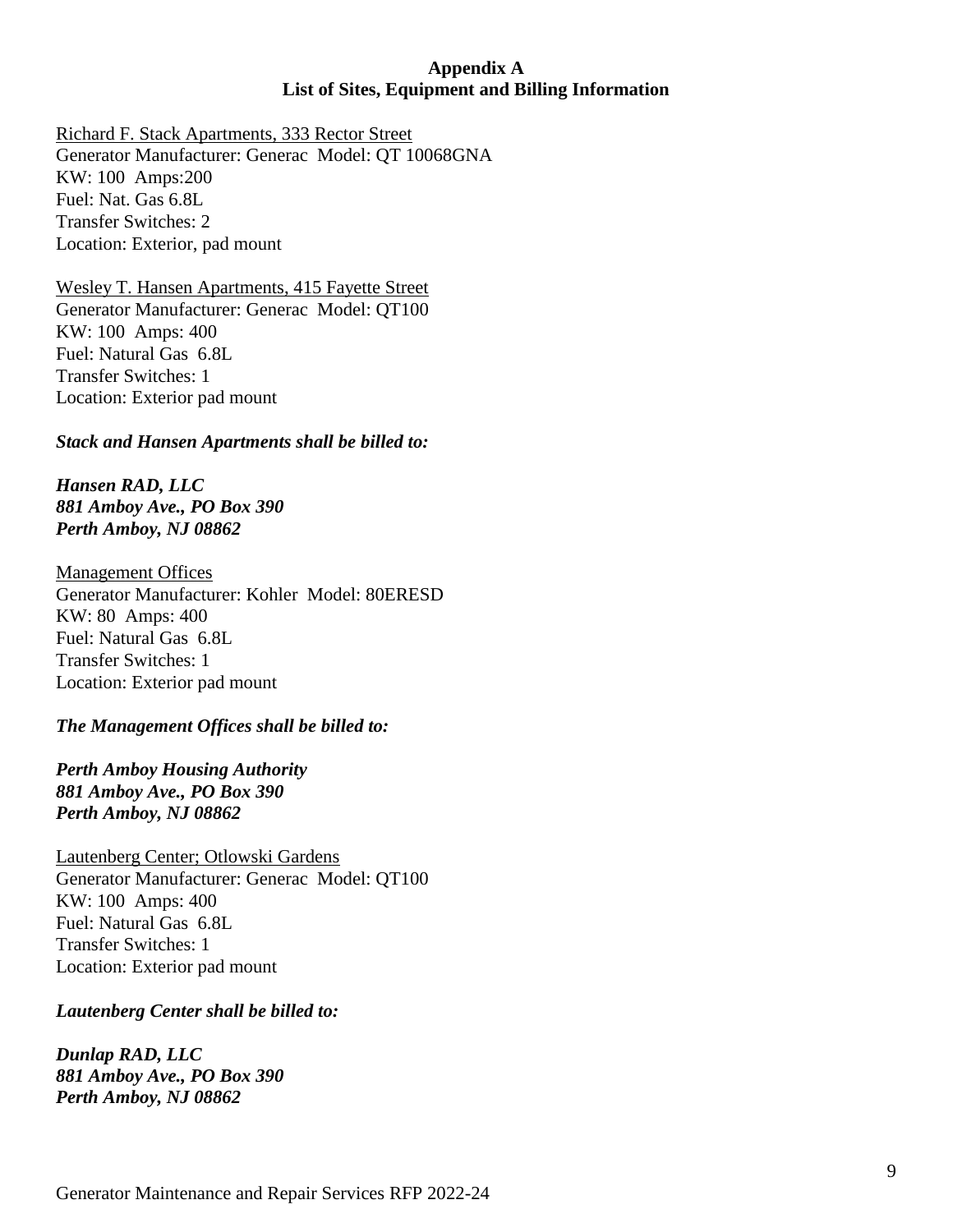#### **Proposal**

Proposal for: Emergency Electrical Generator Maintenance and Repair Services

#### TO: Housing Authority of the City of Perth Amboy 881 Amboy Avenue, P.O. Box 390, Perth Amboy, NJ 08862

#### FROM:

| Federal ID# |  |
|-------------|--|
|             |  |
|             |  |
|             |  |
|             |  |

Contact Fax # / Email Address

1. The undersigned, having read all Specifications and addenda, if any, and having investigated the local conditions affecting the cost of the work, hereby propose to furnish all labor, materials, services, equipment and related items to complete all work for emergency electrical generator maintenance and repair services in accordance therewith at the following fixed price and labor rates:

#### **Annual and Semi-Annual Maintenance Services at the Management Offices, Fixed Price:**

|                                                                                                    |  | dollars and _______ cents $(\$$ ____. |  |
|----------------------------------------------------------------------------------------------------|--|---------------------------------------|--|
| <b>Repair Technician, Standard Rate:</b>                                                           |  |                                       |  |
|                                                                                                    |  |                                       |  |
| <b>Repair Technician, Premium Rate:</b>                                                            |  |                                       |  |
|                                                                                                    |  |                                       |  |
| 2. The offeror acknowledges the receipt of the following addenda, if any, issued by the Authority: |  |                                       |  |
|                                                                                                    |  |                                       |  |
|                                                                                                    |  |                                       |  |

3. The names and address of persons interested as principals or as stockholders in this Proposal are as follows. (If the offeror is a corporation or partnership, list all persons who have 10 percent or more ownership in the corporation or partnership.)

| Full Name Address % of ownership |  |
|----------------------------------|--|
| Full Name Address % of Ownership |  |
| Full Name Address % of ownership |  |

\_\_\_\_\_\_\_\_\_\_\_\_\_\_\_\_\_\_\_\_\_\_\_\_\_\_\_\_\_\_\_\_\_\_\_\_\_\_\_\_\_\_\_\_\_\_\_\_\_\_\_\_\_\_\_\_\_\_\_\_\_\_\_\_\_\_\_\_\_\_\_\_\_\_\_\_\_\_\_\_\_\_\_\_

*Attach additional pages, if needed.* 

The offeror shall state on the line below, whether or not he is a citizen of the United States, and in the case of a partnership, whether or not all partners are citizens of the United States.

4. This Proposal is accompanied by the Qualification Questionnaire, a New Jersey Business Registration Certificate and a New Jersey Public Works Contractor Registration Certificate.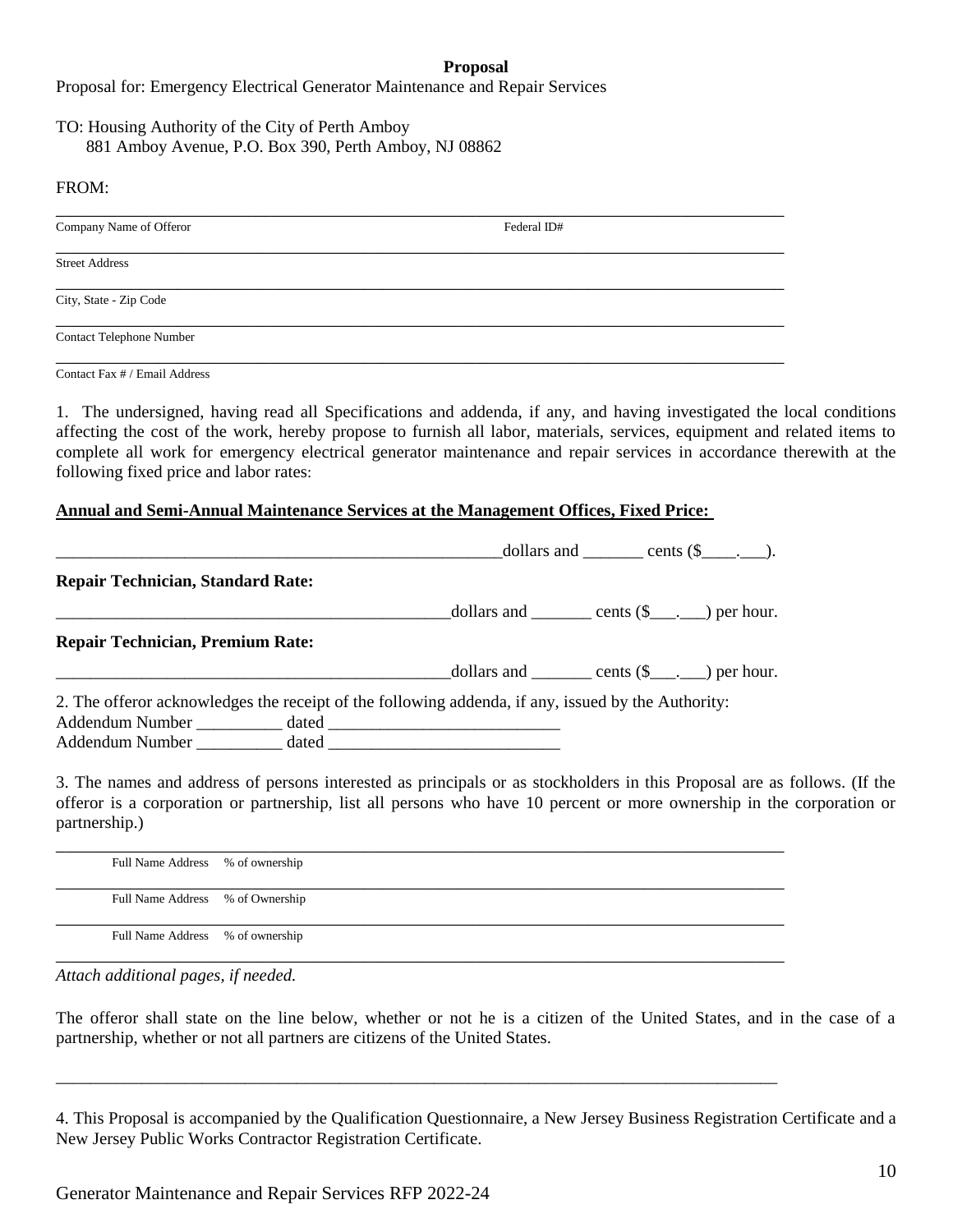5. In submitting this proposal, it is understood that the Authority reserves the right to reject any and all offers. If written notice of the acceptance of this proposal is mailed, telegraphed or delivered to the undersigned within 60 days after the opening thereof, or at any time thereafter before this proposal is withdrawn, the undersigned agrees to execute and deliver a Contract in prescribed form within 10 days after the contract is presented to him for signature.

# **AFFIDAVIT**

|                                                                                              | SS.                                                                                                                                                                                                                                          |
|----------------------------------------------------------------------------------------------|----------------------------------------------------------------------------------------------------------------------------------------------------------------------------------------------------------------------------------------------|
|                                                                                              |                                                                                                                                                                                                                                              |
|                                                                                              | being first duly sworn deposes and says:                                                                                                                                                                                                     |
| (Individual's name)                                                                          |                                                                                                                                                                                                                                              |
|                                                                                              |                                                                                                                                                                                                                                              |
| (Owner, Officer or Partner of the firm of etc.)                                              |                                                                                                                                                                                                                                              |
| statements contained in this proposal are true, accurate and complete.                       | the party making the foregoing proposal for emergency electrical generator maintenance and repair services at public<br>housing project sites owned by the Housing Authority of the City of Perth Amboy in Perth Amboy, New Jersey; that all |
|                                                                                              | (Signature of Offerer)                                                                                                                                                                                                                       |
| Subscribed and sworn to before me, this _____ day of ______________, in the year ___________ |                                                                                                                                                                                                                                              |
| <b>Notary Public</b>                                                                         | <b>My Commission Expires</b>                                                                                                                                                                                                                 |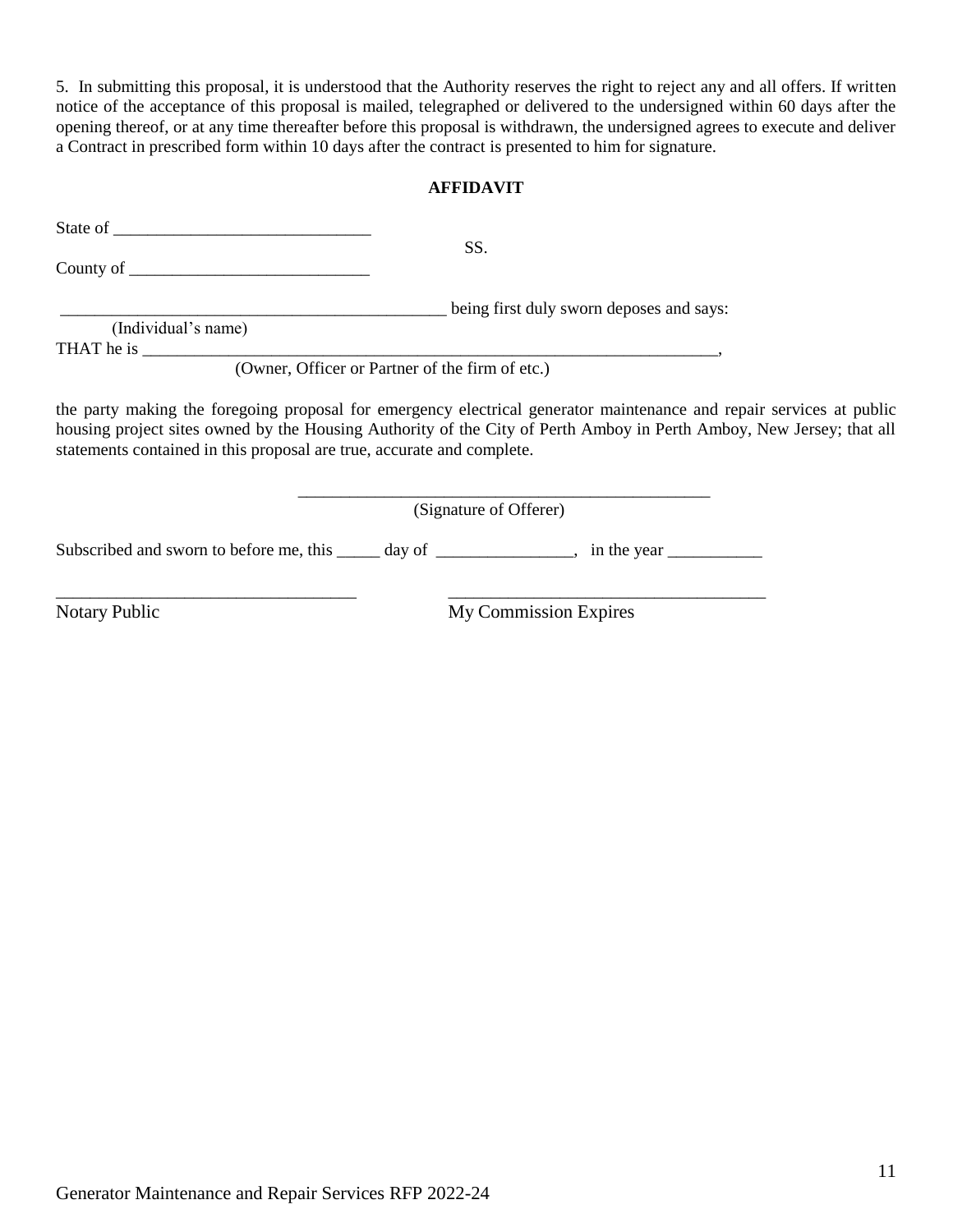#### **Proposal**

Proposal for: Emergency Electrical Generator Maintenance and Repair Services

#### TO: Hansen RAD, LLC

881 Amboy Avenue, P.O. Box 390, Perth Amboy, NJ 08862

#### FROM:

| Company Name of Offeror  | Federal ID# |
|--------------------------|-------------|
| <b>Street Address</b>    |             |
| City, State - Zip Code   |             |
| Contact Telephone Number |             |
|                          |             |

Contact Fax # / Email Address

1. The undersigned, having read all Specifications and addenda, if any, and having investigated the local conditions affecting the cost of the work, hereby propose to furnish all labor, materials, services, equipment and related items to complete all work for emergency electrical generator maintenance and repair services in accordance therewith at the following fixed price and labor rates:

#### **Annual and Semi-Annual Maintenance Services at Hansen and Stack Apartments, Fixed Price:**

|                                                                                                    |  | dollars and $\qquad$ cents $(\$ \_ \_ \_ \).$ |
|----------------------------------------------------------------------------------------------------|--|-----------------------------------------------|
| <b>Repair Technician, Standard Rate:</b>                                                           |  |                                               |
|                                                                                                    |  |                                               |
| <b>Repair Technician, Premium Rate:</b>                                                            |  |                                               |
|                                                                                                    |  |                                               |
| 2. The offeror acknowledges the receipt of the following addenda, if any, issued by the Authority: |  |                                               |
|                                                                                                    |  |                                               |
|                                                                                                    |  |                                               |

3. The names and address of persons interested as principals or as stockholders in this Proposal are as follows. (If the offeror is a corporation or partnership, list all persons who have 10 percent or more ownership in the corporation or partnership.)

| Full Name Address % of ownership |  |
|----------------------------------|--|
| Full Name Address % of Ownership |  |
| Full Name Address % of ownership |  |

\_\_\_\_\_\_\_\_\_\_\_\_\_\_\_\_\_\_\_\_\_\_\_\_\_\_\_\_\_\_\_\_\_\_\_\_\_\_\_\_\_\_\_\_\_\_\_\_\_\_\_\_\_\_\_\_\_\_\_\_\_\_\_\_\_\_\_\_\_\_\_\_\_\_\_\_\_\_\_\_\_\_\_\_

*Attach additional pages, if needed.* 

The offeror shall state on the line below, whether or not he is a citizen of the United States, and in the case of a partnership, whether or not all partners are citizens of the United States.

4. This Proposal is accompanied by the Qualification Questionnaire, a New Jersey Business Registration Certificate and a New Jersey Public Works Contractor Registration Certificate.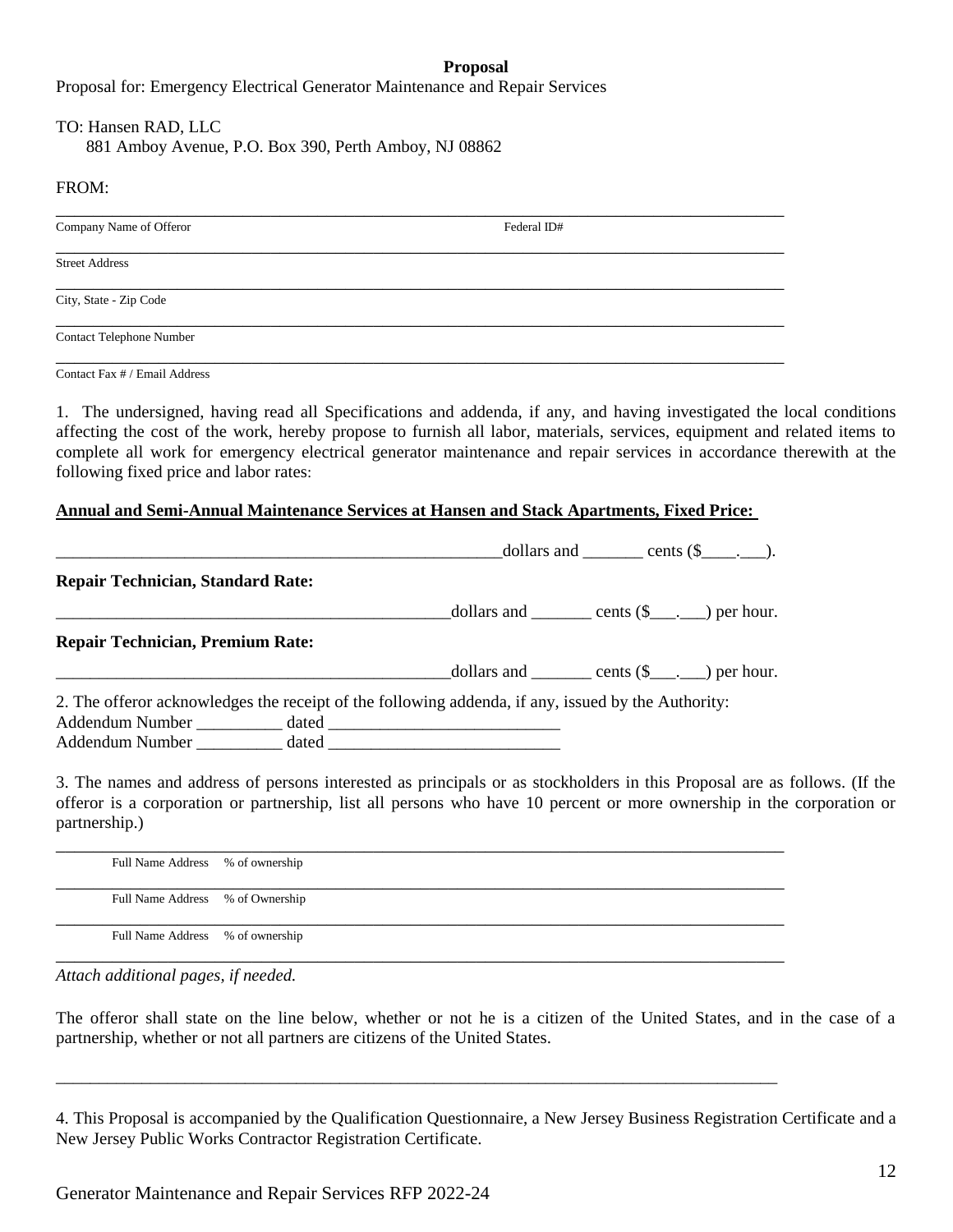5. In submitting this proposal, it is understood that the Authority reserves the right to reject any and all offers. If written notice of the acceptance of this proposal is mailed, telegraphed or delivered to the undersigned within 60 days after the opening thereof, or at any time thereafter before this proposal is withdrawn, the undersigned agrees to execute and deliver a Contract in prescribed form within 10 days after the contract is presented to him for signature.

### **AFFIDAVIT**

|                                                                                              | SS.                                                                                                                                                                                                                                          |
|----------------------------------------------------------------------------------------------|----------------------------------------------------------------------------------------------------------------------------------------------------------------------------------------------------------------------------------------------|
|                                                                                              |                                                                                                                                                                                                                                              |
|                                                                                              | being first duly sworn deposes and says:                                                                                                                                                                                                     |
| (Individual's name)                                                                          |                                                                                                                                                                                                                                              |
|                                                                                              |                                                                                                                                                                                                                                              |
| (Owner, Officer or Partner of the firm of etc.)                                              |                                                                                                                                                                                                                                              |
| statements contained in this proposal are true, accurate and complete.                       | the party making the foregoing proposal for emergency electrical generator maintenance and repair services at public<br>housing project sites owned by the Housing Authority of the City of Perth Amboy in Perth Amboy, New Jersey; that all |
|                                                                                              | (Signature of Offerer)                                                                                                                                                                                                                       |
| Subscribed and sworn to before me, this _____ day of ______________, in the year ___________ |                                                                                                                                                                                                                                              |
| <b>Notary Public</b>                                                                         | <b>My Commission Expires</b>                                                                                                                                                                                                                 |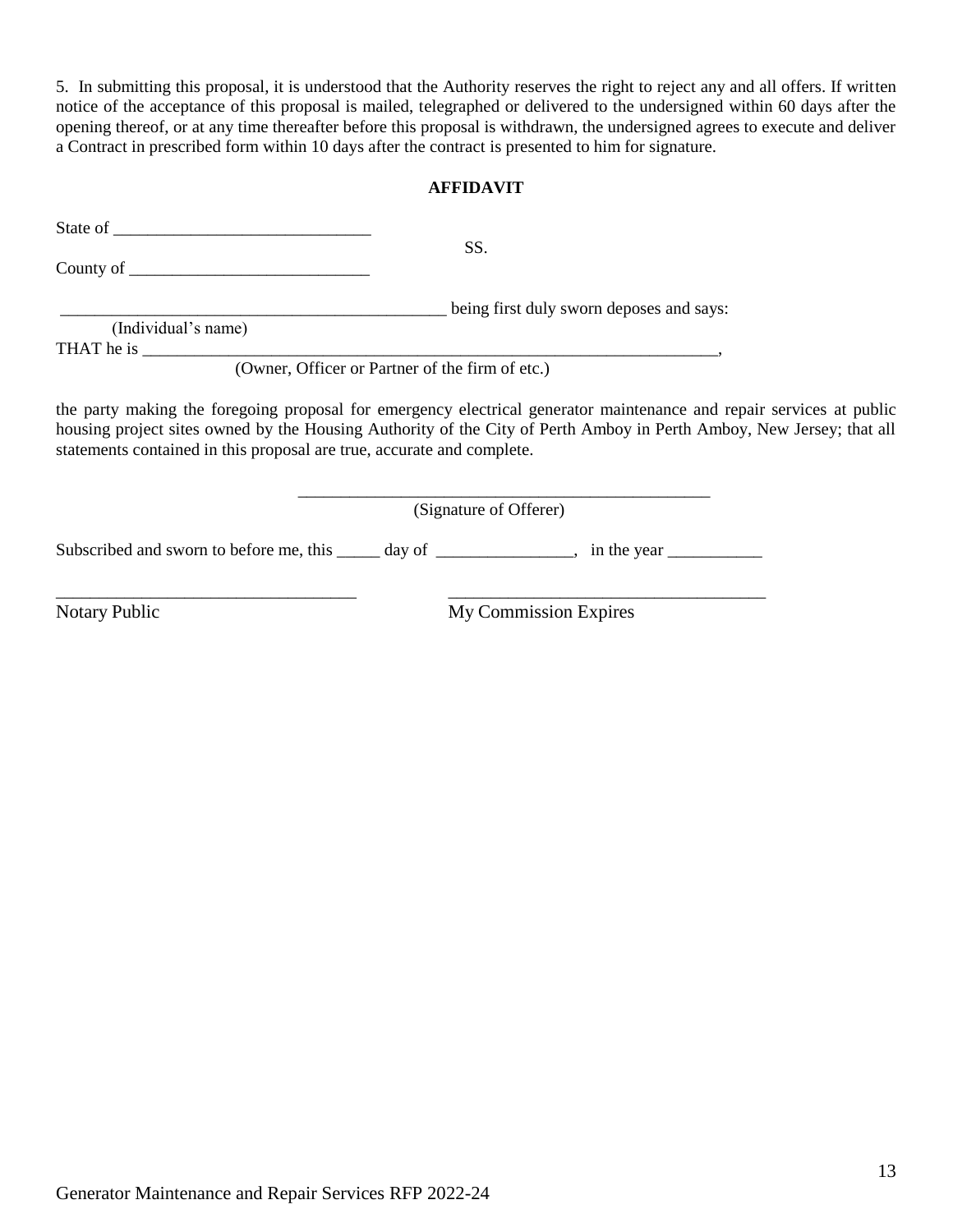#### **Proposal**

Proposal for: Emergency Electrical Generator Maintenance and Repair Services

TO: Dunlap RAD, LLC 881 Amboy Avenue, P.O. Box 390, Perth Amboy, NJ 08862

#### FROM:

| Company Name of Offeror         | Federal ID# |
|---------------------------------|-------------|
|                                 |             |
| <b>Street Address</b>           |             |
|                                 |             |
| City, State - Zip Code          |             |
| <b>Contact Telephone Number</b> |             |
|                                 |             |

Contact Fax # / Email Address

1. The undersigned, having read all Specifications and addenda, if any, and having investigated the local conditions affecting the cost of the work, hereby propose to furnish all labor, materials, services, equipment and related items to complete all work for emergency electrical generator maintenance and repair services in accordance therewith at the following fixed price and labor rates:

#### **Annual and Semi-Annual Maintenance Services at Lautenberg Center, Fixed Price:**

|                                          | dollars and $\qquad \qquad \text{cents } (\$\_\_\_\_).$                                                                                                                                                                                           |  |
|------------------------------------------|---------------------------------------------------------------------------------------------------------------------------------------------------------------------------------------------------------------------------------------------------|--|
| <b>Repair Technician, Standard Rate:</b> |                                                                                                                                                                                                                                                   |  |
|                                          |                                                                                                                                                                                                                                                   |  |
| <b>Repair Technician, Premium Rate:</b>  |                                                                                                                                                                                                                                                   |  |
|                                          |                                                                                                                                                                                                                                                   |  |
|                                          |                                                                                                                                                                                                                                                   |  |
|                                          | 2. The offeror acknowledges the receipt of the following addenda, if any, issued by the Authority:                                                                                                                                                |  |
|                                          |                                                                                                                                                                                                                                                   |  |
| Addendum Number dated dated              |                                                                                                                                                                                                                                                   |  |
|                                          | 3. The names and address of persons interested as principals or as stockholders in this Proposal are as follows. (If the<br>offeror is a corporation or partnership, list all persons who have 10 percent or more ownership in the corporation or |  |

| Full Name Address % of ownership |  |
|----------------------------------|--|
| Full Name Address % of Ownership |  |
| Full Name Address % of ownership |  |

\_\_\_\_\_\_\_\_\_\_\_\_\_\_\_\_\_\_\_\_\_\_\_\_\_\_\_\_\_\_\_\_\_\_\_\_\_\_\_\_\_\_\_\_\_\_\_\_\_\_\_\_\_\_\_\_\_\_\_\_\_\_\_\_\_\_\_\_\_\_\_\_\_\_\_\_\_\_\_\_\_\_\_\_

*Attach additional pages, if needed.* 

partnership.)

The offeror shall state on the line below, whether or not he is a citizen of the United States, and in the case of a partnership, whether or not all partners are citizens of the United States.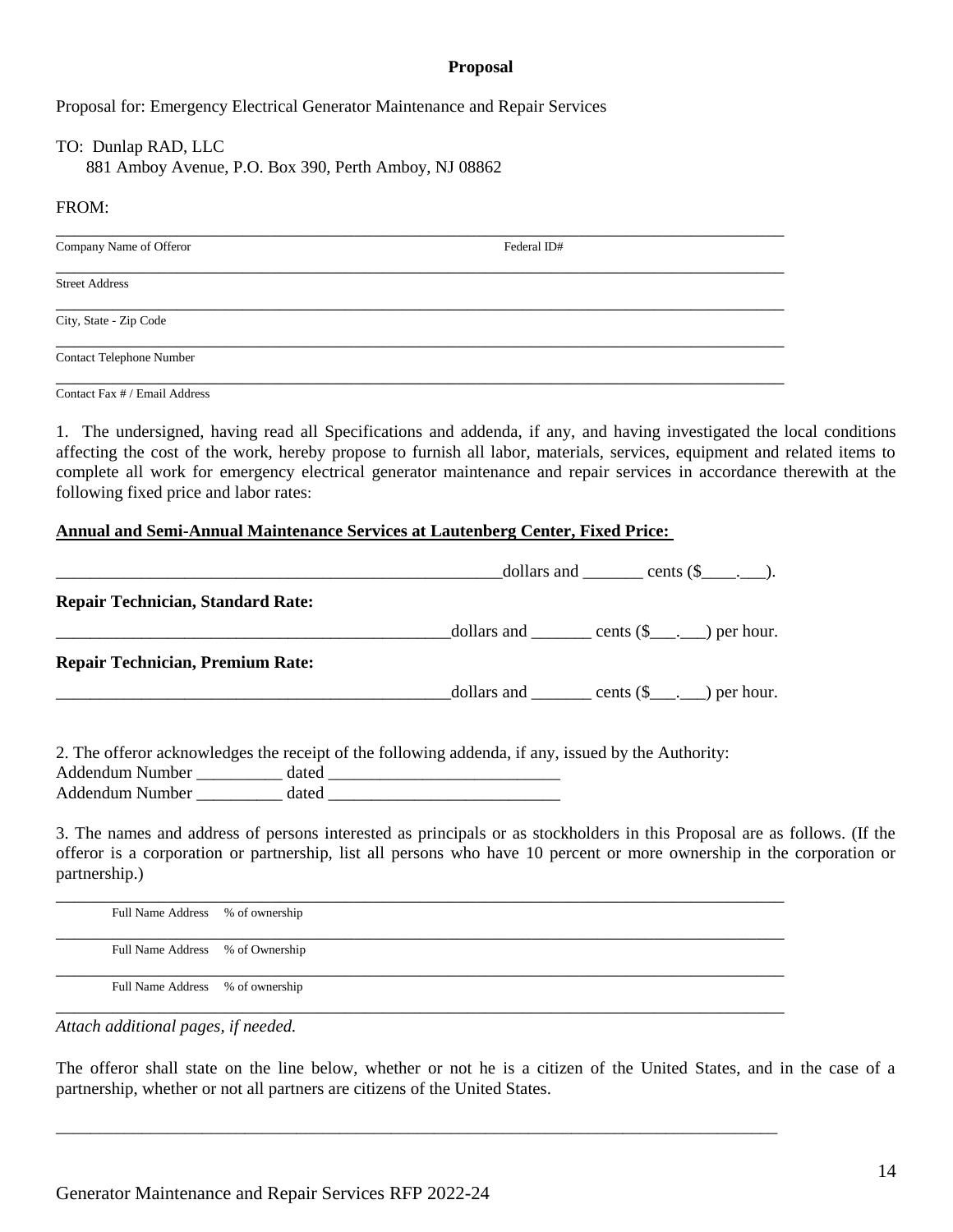4. This Proposal is accompanied by the Qualification Questionnaire, a New Jersey Business Registration Certificate and a New Jersey Public Works Contractor Registration Certificate.

5. In submitting this proposal, it is understood that the Authority reserves the right to reject any and all offers. If written notice of the acceptance of this proposal is mailed, telegraphed or delivered to the undersigned within 60 days after the opening thereof, or at any time thereafter before this proposal is withdrawn, the undersigned agrees to execute and deliver a Contract in prescribed form within 10 days after the contract is presented to him for signature.

### **AFFIDAVIT**

| State of the state of the state of the state of the state of the state of the state of the state of the state of the state of the state of the state of the state of the state of the state of the state of the state of the s |                                                                                                                                                                                                                                              |
|--------------------------------------------------------------------------------------------------------------------------------------------------------------------------------------------------------------------------------|----------------------------------------------------------------------------------------------------------------------------------------------------------------------------------------------------------------------------------------------|
|                                                                                                                                                                                                                                | SS.                                                                                                                                                                                                                                          |
| (Individual's name)<br>THAT he is                                                                                                                                                                                              | being first duly sworn deposes and says:                                                                                                                                                                                                     |
|                                                                                                                                                                                                                                | (Owner, Officer or Partner of the firm of etc.)                                                                                                                                                                                              |
| statements contained in this proposal are true, accurate and complete.                                                                                                                                                         | the party making the foregoing proposal for emergency electrical generator maintenance and repair services at public<br>housing project sites owned by the Housing Authority of the City of Perth Amboy in Perth Amboy, New Jersey; that all |
|                                                                                                                                                                                                                                | (Signature of Offerer)                                                                                                                                                                                                                       |
| Subscribed and sworn to before me, this                                                                                                                                                                                        | day of $\overline{\phantom{a}}$<br>$\rightarrow$ in the year                                                                                                                                                                                 |

\_\_\_\_\_\_\_\_\_\_\_\_\_\_\_\_\_\_\_\_\_\_\_\_\_\_\_\_\_\_\_\_\_\_\_ \_\_\_\_\_\_\_\_\_\_\_\_\_\_\_\_\_\_\_\_\_\_\_\_\_\_\_\_\_\_\_\_\_\_\_\_\_

Notary Public My Commission Expires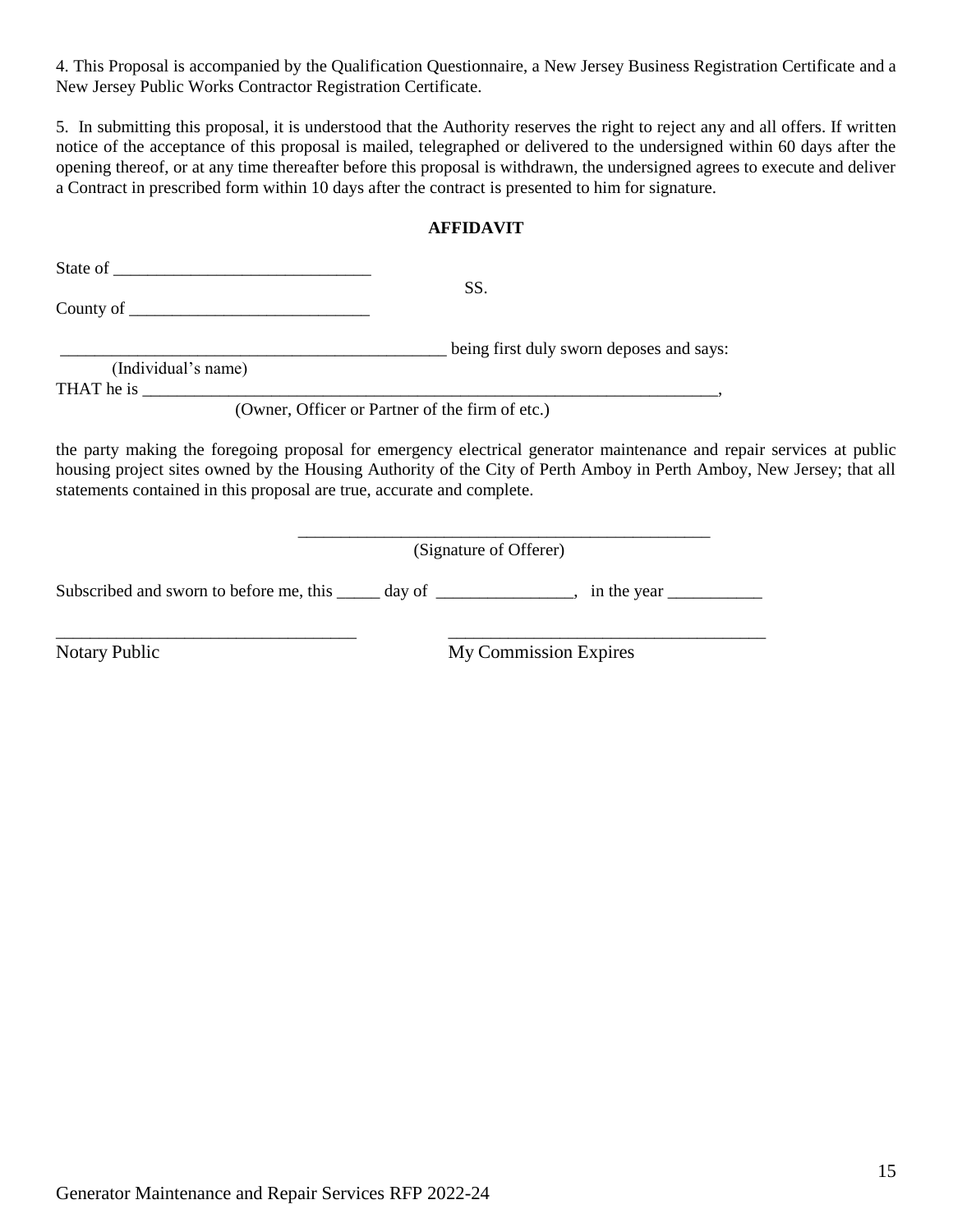# **Qualification Questionnaire**

| Proposal for: Emergency Electrical Generator Maintenance and Repair Services                                                                                                                                      |                                                                                                                                                                                                                                                                                                                                                                                                                      |  |
|-------------------------------------------------------------------------------------------------------------------------------------------------------------------------------------------------------------------|----------------------------------------------------------------------------------------------------------------------------------------------------------------------------------------------------------------------------------------------------------------------------------------------------------------------------------------------------------------------------------------------------------------------|--|
| Name of Offeror:                                                                                                                                                                                                  |                                                                                                                                                                                                                                                                                                                                                                                                                      |  |
|                                                                                                                                                                                                                   |                                                                                                                                                                                                                                                                                                                                                                                                                      |  |
| (a) It shall be necessary for the offeror to present evidence that he has been in business for at least 3 years in this field and<br>can submit a suitable record of satisfactorily completing similar contracts. |                                                                                                                                                                                                                                                                                                                                                                                                                      |  |
| How many years have you been or engaged in business under your present firm or trade name?                                                                                                                        |                                                                                                                                                                                                                                                                                                                                                                                                                      |  |
|                                                                                                                                                                                                                   | $\frac{1}{\sqrt{1-\frac{1}{2}}\sqrt{1-\frac{1}{2}}\sqrt{1-\frac{1}{2}}\sqrt{1-\frac{1}{2}}\sqrt{1-\frac{1}{2}}\sqrt{1-\frac{1}{2}}\sqrt{1-\frac{1}{2}}\sqrt{1-\frac{1}{2}}\sqrt{1-\frac{1}{2}}\sqrt{1-\frac{1}{2}}\sqrt{1-\frac{1}{2}}\sqrt{1-\frac{1}{2}}\sqrt{1-\frac{1}{2}}\sqrt{1-\frac{1}{2}}\sqrt{1-\frac{1}{2}}\sqrt{1-\frac{1}{2}}\sqrt{1-\frac{1}{2}}\sqrt{1-\frac{1}{2}}\sqrt{1-\frac{1}{2}}\sqrt{1-\frac$ |  |
| (b) How many years has your organization been performing the work required under this contract?                                                                                                                   |                                                                                                                                                                                                                                                                                                                                                                                                                      |  |
| (c) If a corporation, answer the following:                                                                                                                                                                       | $\frac{1}{2}$ Years.                                                                                                                                                                                                                                                                                                                                                                                                 |  |
|                                                                                                                                                                                                                   |                                                                                                                                                                                                                                                                                                                                                                                                                      |  |
|                                                                                                                                                                                                                   |                                                                                                                                                                                                                                                                                                                                                                                                                      |  |
|                                                                                                                                                                                                                   |                                                                                                                                                                                                                                                                                                                                                                                                                      |  |
|                                                                                                                                                                                                                   |                                                                                                                                                                                                                                                                                                                                                                                                                      |  |
| (d) If a partnership, answer the following:                                                                                                                                                                       |                                                                                                                                                                                                                                                                                                                                                                                                                      |  |
|                                                                                                                                                                                                                   |                                                                                                                                                                                                                                                                                                                                                                                                                      |  |
| (e) List New Jersey trade license(s), if any:                                                                                                                                                                     |                                                                                                                                                                                                                                                                                                                                                                                                                      |  |
| Types of license: _________________; Number: ____________; Effective Date: __________________;                                                                                                                    |                                                                                                                                                                                                                                                                                                                                                                                                                      |  |
| Types of license:<br>Figures: Number: _________; Rimber: __________; Effective Date:                                                                                                                              |                                                                                                                                                                                                                                                                                                                                                                                                                      |  |
| Types of license: ___________________; Number: ____________; Effective Date: _______________________                                                                                                              |                                                                                                                                                                                                                                                                                                                                                                                                                      |  |
| (f) If the contract is awarded to your firm, who will personally supervise the work?                                                                                                                              |                                                                                                                                                                                                                                                                                                                                                                                                                      |  |
| (g) Are there any liens of any character filed against your company at this time? If so, specify the nature and amount of<br>the lien.                                                                            |                                                                                                                                                                                                                                                                                                                                                                                                                      |  |
|                                                                                                                                                                                                                   |                                                                                                                                                                                                                                                                                                                                                                                                                      |  |

(h) Give trade references:

\_\_\_\_\_\_\_\_\_\_\_\_\_\_\_\_\_\_\_\_\_\_\_\_\_\_\_\_\_\_\_\_\_\_\_\_\_\_\_\_\_\_\_\_\_\_\_\_\_\_\_\_\_\_\_\_\_\_\_\_\_\_\_\_\_\_\_\_\_\_\_\_\_\_\_\_\_\_\_\_\_\_\_\_